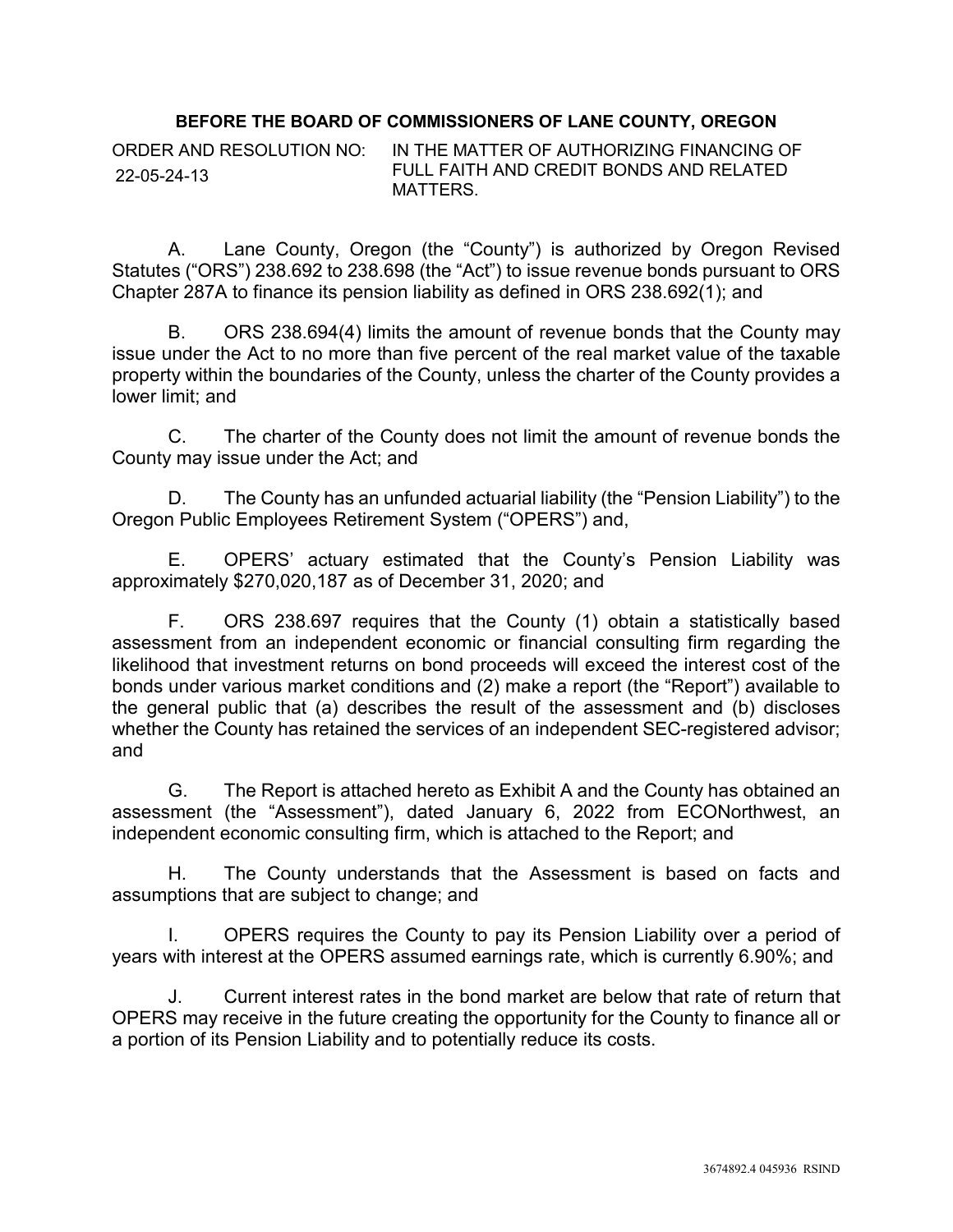## **RESOLUTION**

- 1. The Board of Commissioners (the "Board") of the County hereby authorizes the issuance of full faith and credit bonds ("Bonds") in accordance with this resolution and in an amount which does not exceed the amount necessary to produce net proceeds equal to the Pension Liability as reported by the OPERS's actuary as of the expected date of the lump sum payment, plus estimated costs of issuing the **Bonds**
- 2. Bond proceeds shall be used to pay all or a portion of the Pension Liability and to pay costs of issuing the Bonds. The County may direct that a portion of the Bond proceeds be directly paid to OPERS after closing and a portion be retained by the County for payment to OPERS over time as determined by the County Administrator or the County Treasurer, or the person designated by either of those individuals to act under this resolution (each a "County Official").
- 3. As of the date of this resolution, OPERS charges the County a rate of 6.90 percent per annum on its unfunded liability because that is the assumed rate of return that OPERS expects, over the long term, to earn on its investments. Issuing Bonds at a lower rate of interest and depositing proceeds at OPERS in a Side Account ("Side Account") may reduce costs for the County if the rate of return on the Bond proceeds deposited in the Side Account exceeds the borrowing costs. To maximize the potential for the rate of return on the OPERS fund to exceed the rate of interest on the Bond, the Bond shall not be sold at a true interest cost of more than 4.5% per annum.
- 4. The County Official shall compare the cash flows required to pay the Bonds to the payroll rate credit currently estimated from the Side Account and determine a Bond structure which the County Official estimates will be advantageous to the County.
- 5. The County Official is authorized to execute a letter to be sent to OPERS requesting the necessary payoff figures and to pay any fees required in connection therewith or, if such letter has been executed prior to the adoption of this resolution, the Board hereby ratifies such action.
- 6. In addition, the County Official may, on behalf of the County, and without further action by the Board:
	- a. Sell or issue the Bonds in one or more series, which may be sold at different times.
	- b. Participate in the preparation of, authorize the distribution of, and deem final any official statement or other disclosure documents relating to the Bonds.
	- c. Enter into covenants for the benefit of owners of the Bonds that are intended to improve the terms under which the Bonds are issued.